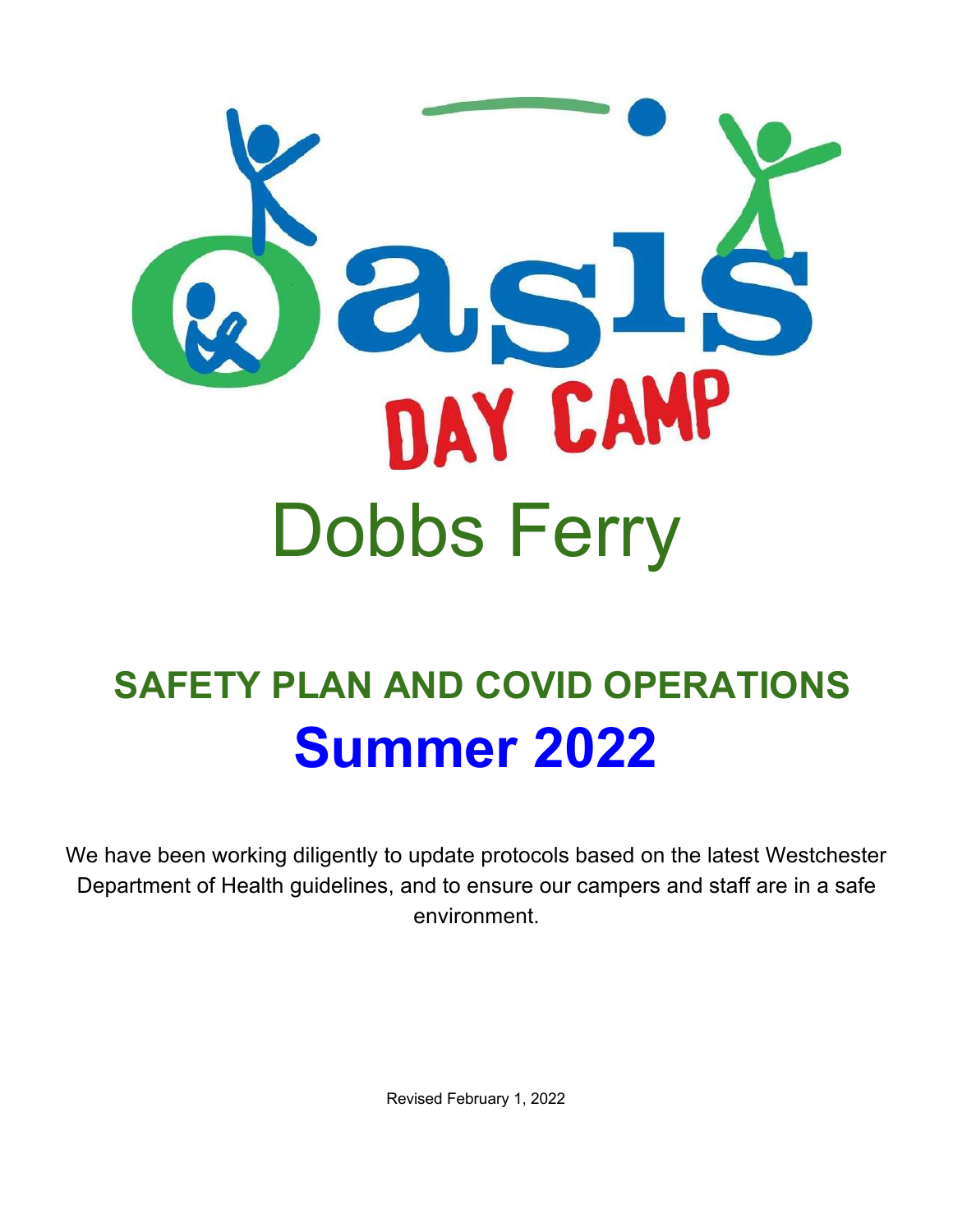## **TABLE OF CONTENTS**

| <b>Camp is Needed More Than Ever</b>                                                                                                                                                                                                                                                                                           | Page 3                                                                 |
|--------------------------------------------------------------------------------------------------------------------------------------------------------------------------------------------------------------------------------------------------------------------------------------------------------------------------------|------------------------------------------------------------------------|
| <b>Conditions for Opening Camp</b><br><b>External Factors</b><br><b>Internal Factors</b><br><b>Oasis Family Commitment</b>                                                                                                                                                                                                     | Page 4                                                                 |
| <b>Reimagining a Safer Camp</b><br>Oasis Steps to Safety<br>Group Size and Social Distancing<br>How Group Size Works/Cohort Ratio and Staffing<br>Rainy Day at Camp<br>How will this summer be different for campers?<br><b>Face Coverings and Masks</b><br><b>Cloth Coverings</b><br>Disposable Masks<br>Medical Masks (N-95) | Page 5 - 7<br>Page 6<br>Page 7<br>Page 7<br>Page 7<br>Page 7<br>Page 7 |
| <b>Camp Programs and Activities</b><br><b>Activity Period Checklist</b><br><b>Field Trips/Event Days</b><br>Activities for Summer 2020<br><b>Cleaning Procedures</b>                                                                                                                                                           | Page 9 - 10<br>Page 9<br>Page 9<br>Page 10<br>Page 10                  |
| <b>Swimming</b>                                                                                                                                                                                                                                                                                                                | Page 10                                                                |
| <b>Transportation</b><br><b>Buses</b><br>Parent Pick-up and Drop-off                                                                                                                                                                                                                                                           | Page 11<br>Page 11                                                     |
| <b>Camp Visitors</b>                                                                                                                                                                                                                                                                                                           | Page 11                                                                |
| <b>Daily Lunch and Snacks</b>                                                                                                                                                                                                                                                                                                  | Page 11                                                                |
| <b>What to Bring to Camp</b>                                                                                                                                                                                                                                                                                                   | Page 12                                                                |
| <b>Symptom Management Plan</b><br><b>Medical Staff</b><br>Symptom Management Plan                                                                                                                                                                                                                                              | Page 12 - 15<br>Page 13<br>Page 14                                     |
| <b>Camp Signage</b>                                                                                                                                                                                                                                                                                                            | Page 15                                                                |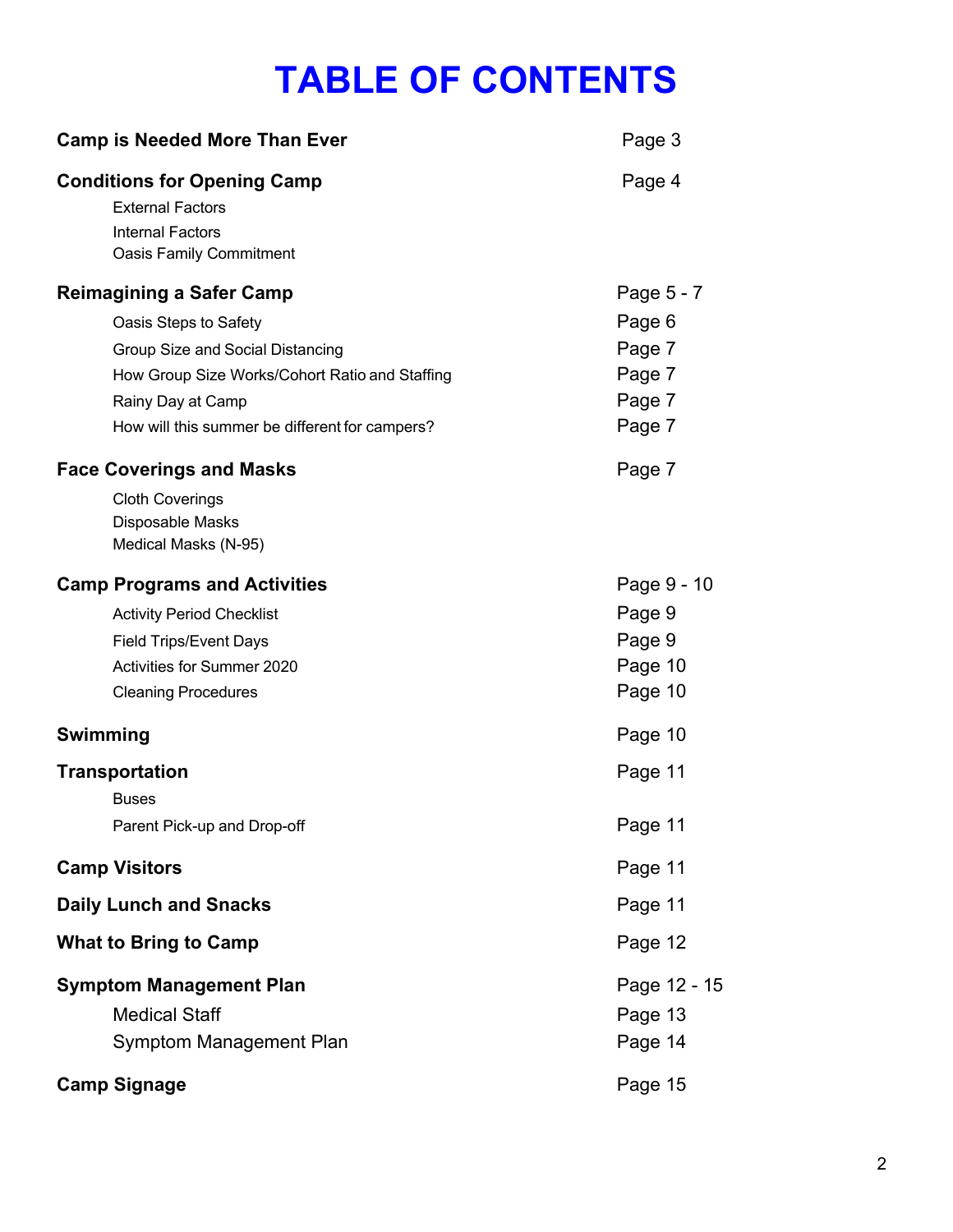## Camp is Needed More Than Ever

### *What can we do to make things better for children?*

Opening Oasis Day Camp in Dobbs Ferry is the key for a wonderful summer for our children. We have been told by health officials that an outdoor environment like camp is very beneficial to children with socialization, exercise, and learning about the great outdoors to name a few things that they will enjoy.

# The OasisAdvantage







Lots of Fresh Air **Pool** Social & Emotional Development







Rainy Day Space **Highly Trained Staff** A Wide Variety of Activities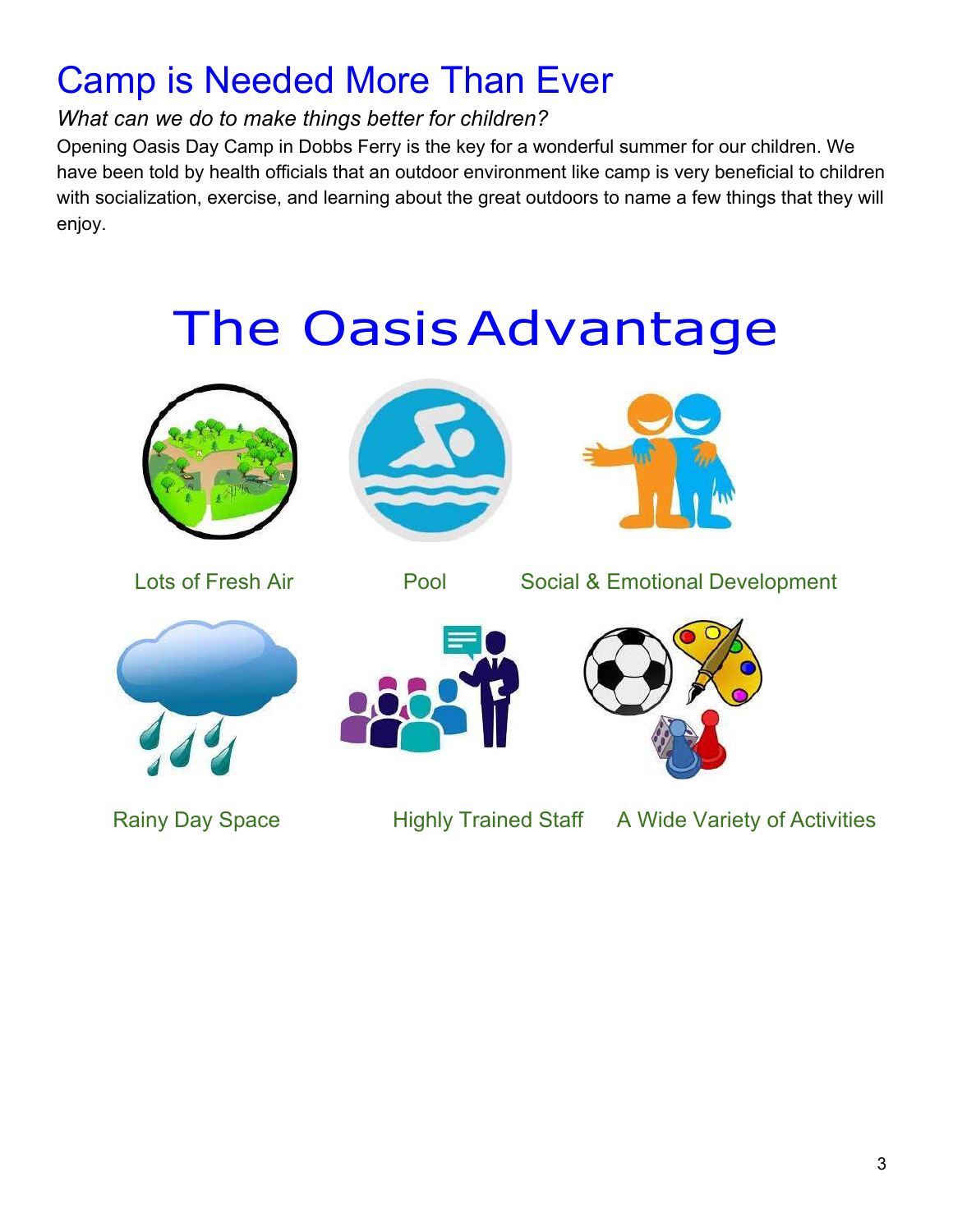## Operating a Safe and Fun Camp

Oasis in Dobbs Ferry's priority is to provide programming in a safe and effective manner. Oasis' Safety and Operations Playbook prioritizes the health and well-being of our campers, staff and the families we serve.

The plan is designed to be flexible, so that we can adapt and refine our response as needed. Oasis Day Camp will rely on guidelines from the Westchester Department of Health and Orders from the NYS Governor's office.

Oasis' procedure in enforcing compliance with all Covid-19 preventative measures and practices may be modified and revised as guidance changes. This could me that the guidelines may be MORE or LESS strict than what is stated in this document.

Vaccinated staff and children do not have to wear masks outdoors at camp and do not have to adhere to social distance requirements. Masks must be work indoors at all times by all staff and campers, regardless of vaccination status.

### External Factors

- New York State permits recreational and childcare facilities to operate
- Local health department provides guidelines for operation
- Efforts in local communities continues to result in declining cases, hospitalizations and increased vaccinations.

### Internal Factors

- Staff are trained and prepared to operate under new operating guidelines and care for campers
- Program areas and camp spaces are ready to support physical/social distancing as required
- Cleaning and sanitizing operating procedures are in place and adequate supplies are available to properly execute
- Adequate PPE supplies are available for staff use
- Accessibility of handwashing stations and sanitizing equipment
- Oasis mandates that all staff to be vaccinated prior to the start of the camp season

## Oasis Family Commitment

- Family communication
- Exclusive partnership with Northwell Health will provide parents with priority telehealth and in-person appointment with a local GoHealth center for any medical concerns including COVID testing
- Monitoring camper health
- Communicating with Oasis Day Camp openly about health concerns
- Follow all policies and procedures to support a healthy community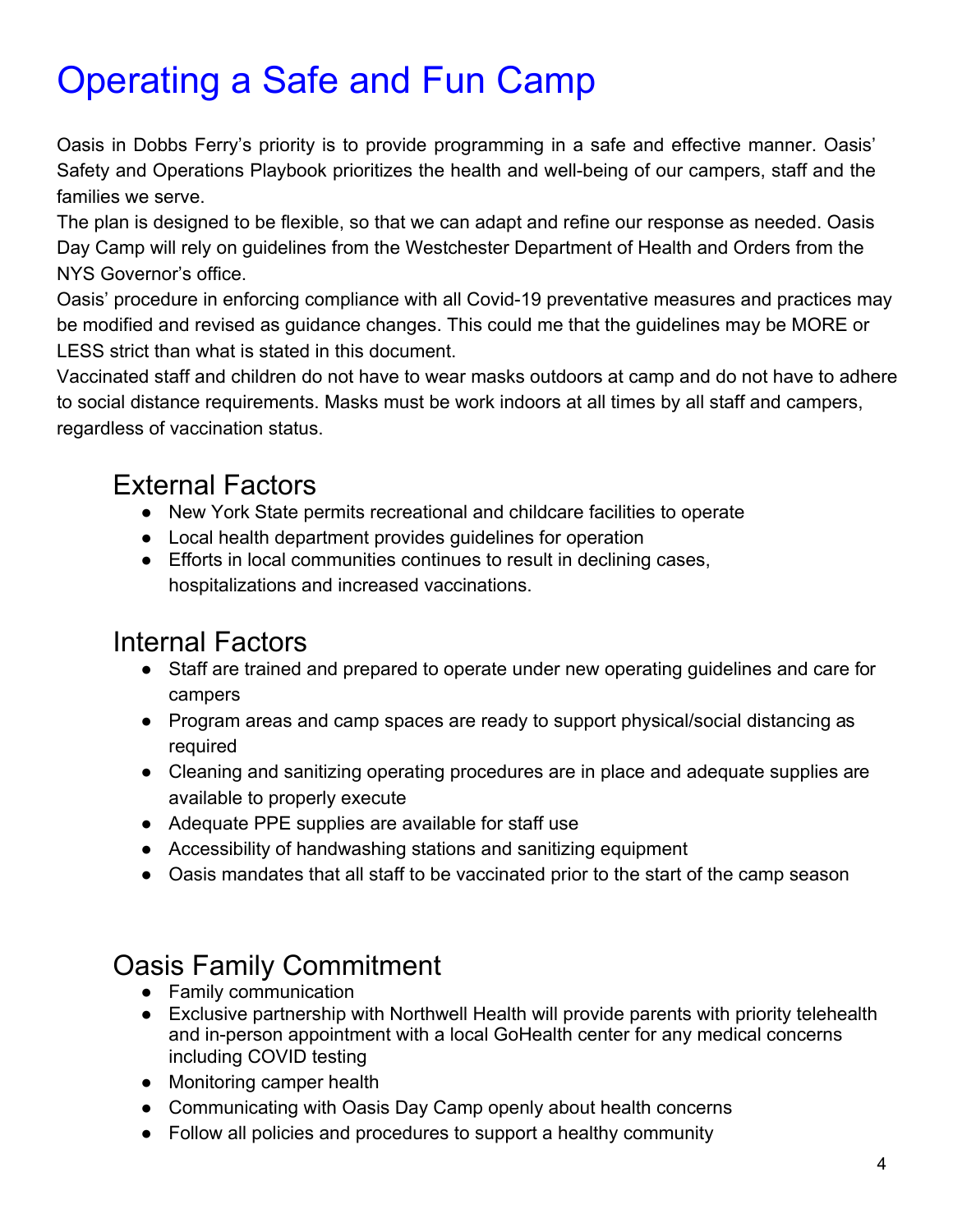## A Safer Camp Environment

Camp is potentially the safest place for campers to be this summer. Camp is not a risk-free environment, but increased safety procedures and policies have been created to minimize risk and provide campers with an amazing summer camp experience.

An increased element of risk is present all around us, everywhere we travel and with every interpersonal interaction. They will play with friends, visit extended family members, and parents will take children to places they feel are safe.

Only at camp you will find the reassurance that we do daily temperature checks, supervision by caring staff and meticulous cleaning procedures in place.

Oasis Day Camp provides a unique setting for children to return to "new normal". Set on the sprawling Mercy campus with unlimited outdoor activities and resources, staff is committed to ensuring camp is the safest place to be this summer.





Face Coverings Indoors Help Us, Stay Home









**Outside Play Clean/Disinfect** Washing Clean/Disinfect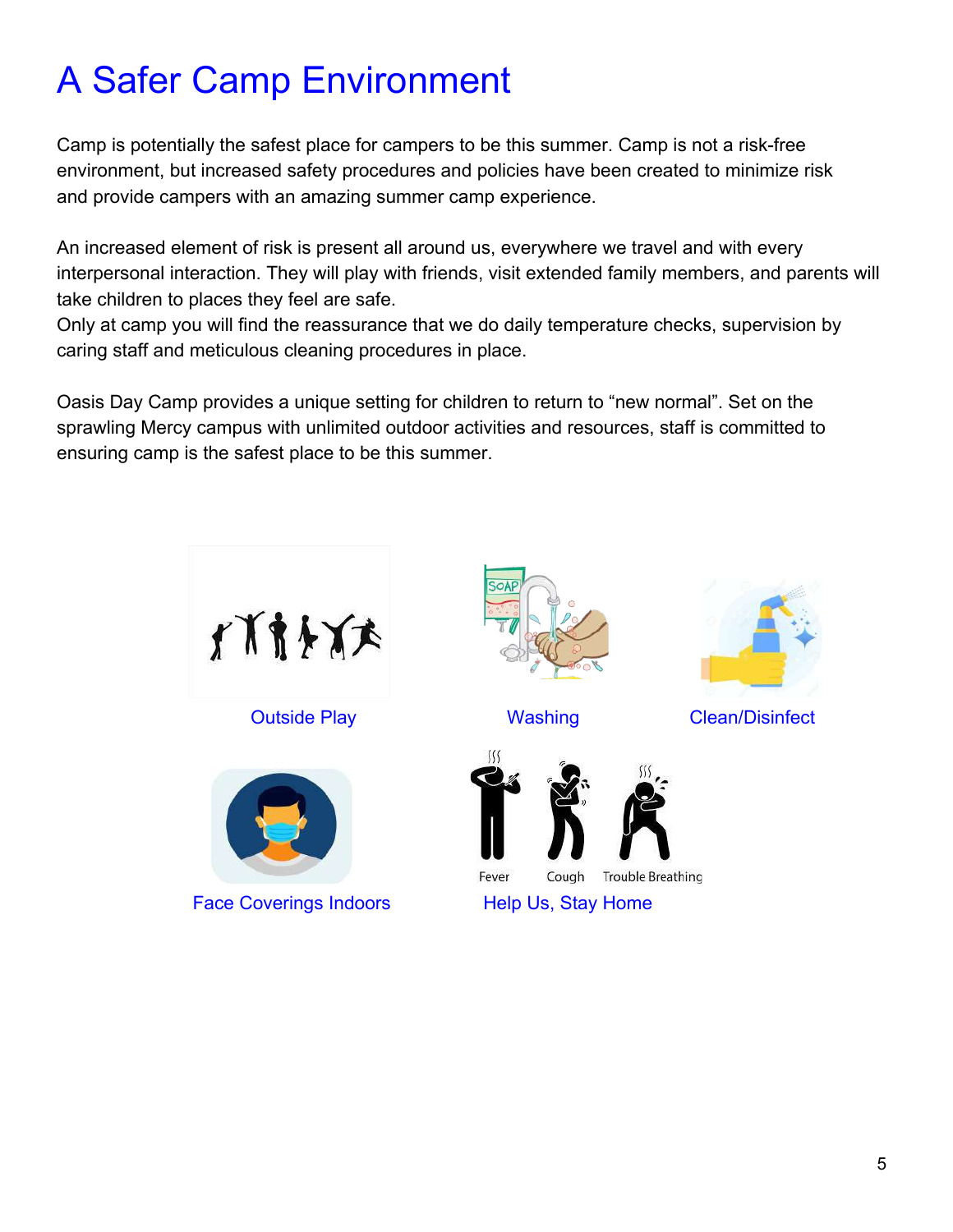## Steps to Safety



### **Camper Screening**

- ✓ Current medical history and immunizations
- ✓ Daily temperature checks on arrival
- ✓ Health monitoring throughout the camp day

### **Staff Screening and Vaccination**



- ✓ Current medical history and immunizations
- ✓ Every staff member be vaccinated
- ✓ Temperature check by Oasis staff
- ✓ Health monitoring throughout the camp day
- ✓ Personal Protective Equipment (PPE)



### **Cleaning & Disinfection**

- $\mathscr I$  Cleaning and disinfecting of all activity areas, equipment and supplies between each group
- ✓ Use of EPA approved soaps and sanitizers
- $\mathscr I$  Areas will be cleaned after each group's use, and before the start of eachday



### **Handwashing**

- ✓ Mandatory handwashing and sanitization protocol between each activity period
- ✓ Hand sanitizer will be available at activity and food locations
- ✓ Use of EPA approved soap and sanitizers

#### SOCIAL DISTANCING



#### **Reasonable Contact Reduction**

- ✓ Camp group size is controlled
- ✓ Safe and social distancing practices indoors
- ✓ Face coverings and masks will be worn according to CDC and DOH guidelines



#### **Symptom Management Plan**

- ✓ Trained medical professionals will assess all persons with possible Covid related symptoms
- ✓ Quarantine facility will be established
- ✓ Partnership with Northwell Health to help manage and mitigate outbreak
- ✓ Strict symptom management, including isolation, communication, tracing, and post-illness protocol will be enforced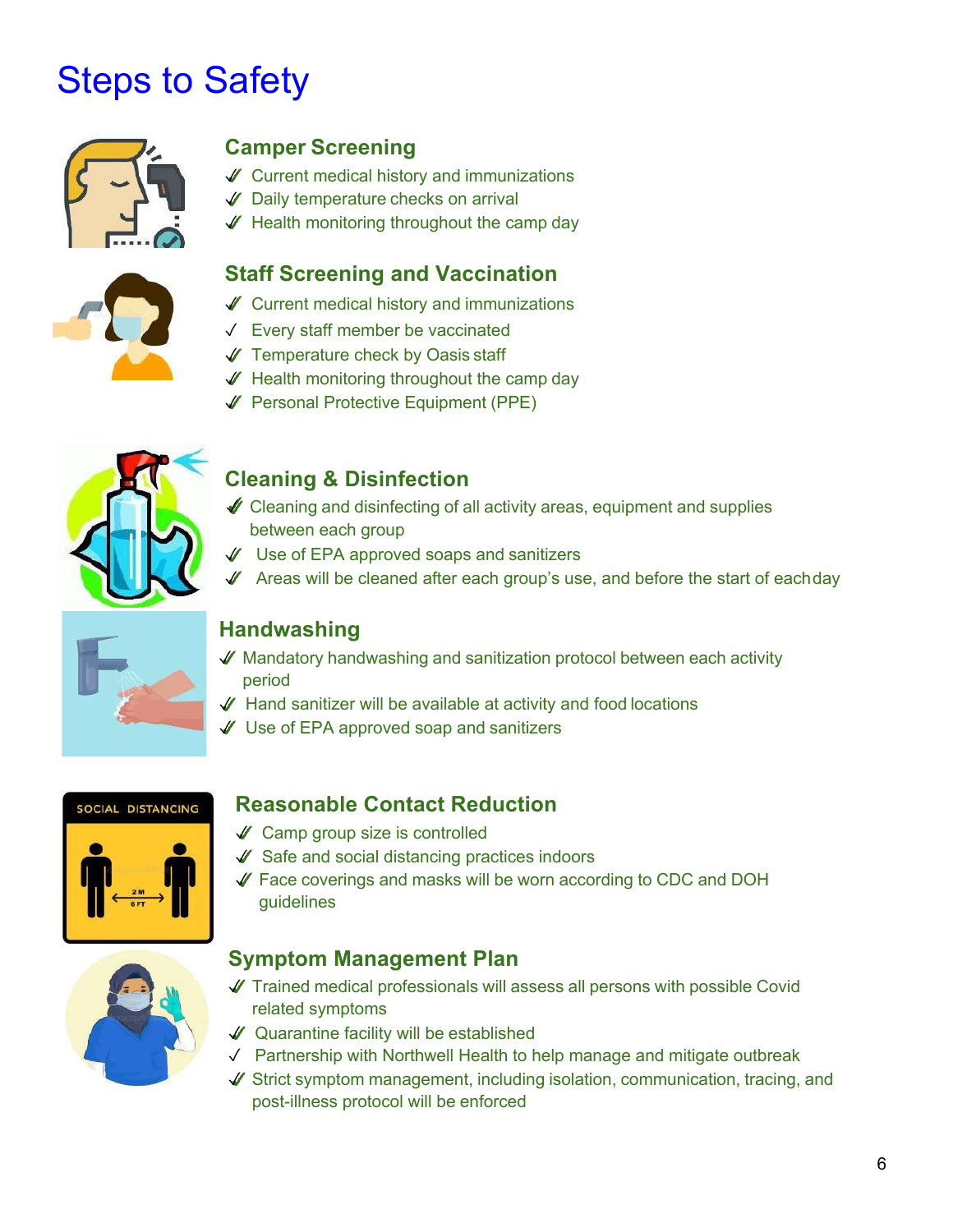## Rainy Day At Camp

### **Indoor Protocol**

- ✓ Masks must be work indoors regardless of vaccination status -this applies to both staff and campers
- ✓ Staff will remind campers to social distance and monitor distancing
- ✓ Indoor areas are to be sanitized between group use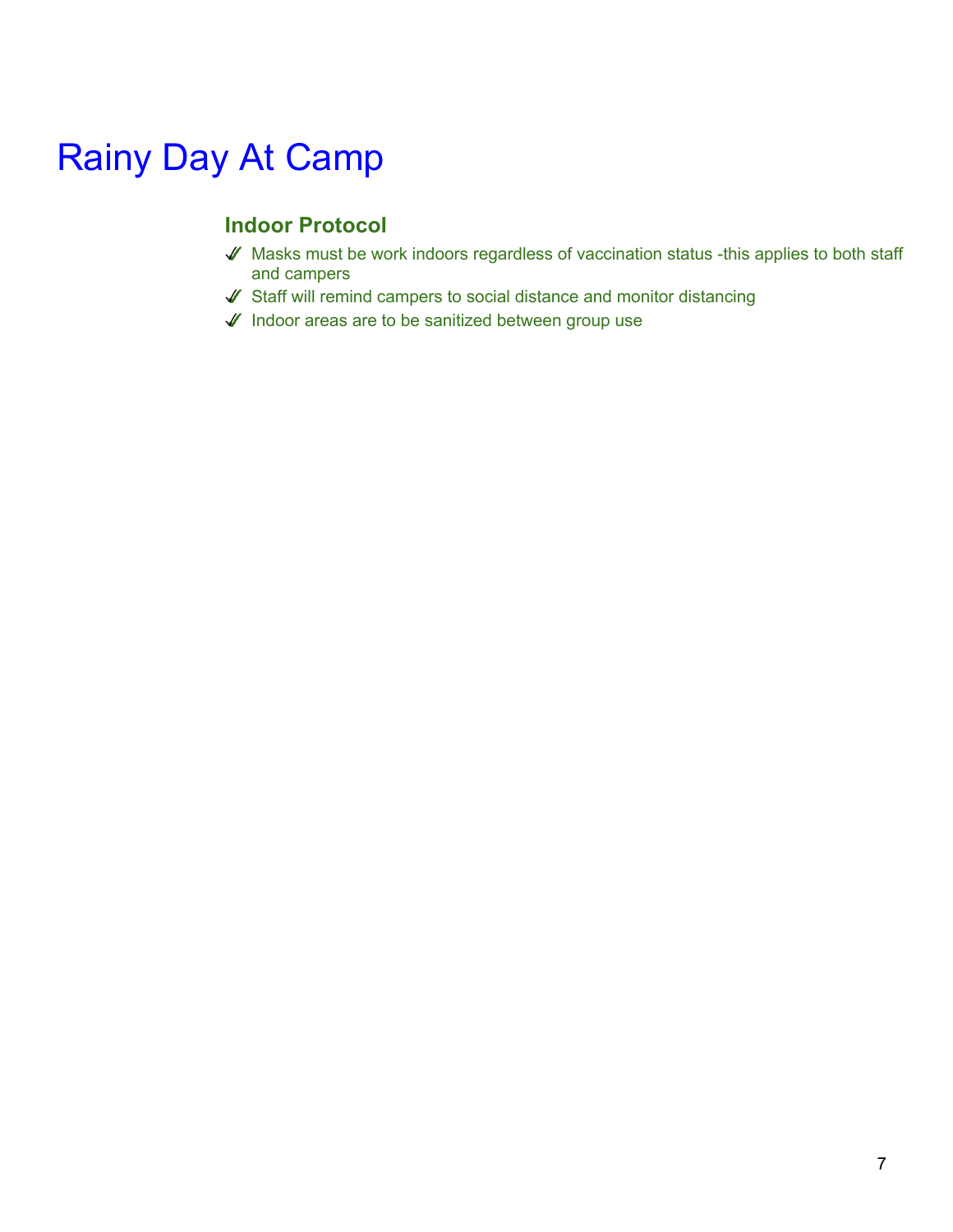## Face Coverings and Masks

The guidelines for this upcoming summer outline:

- Staff does not need to wear facemasks outside.
- Outdoors, masks are optional for children and are at the discretion of their parents.
- Masks are not to be work at the pool
- Everyone must wear masks indoors at all times, regardless of vaccination status
- Masks must be worn on buses for Teen Travel staff and children.



### **Cloth Covering**

Home made or commercially manufactured face coverings that are washable and help contain wearers respiratory emissions.

Intended use: recommended for use in areas where 6 feet social distancing cannot be consistently maintained and required in designated areas. Must be washed or replaced daily.



### **Disposable Mask**

Commercially manufactured mask that helps contain wearers respiratory emissions.

Intended use: Intended use: recommended for use in areas where 6 feet social distancing cannot be consistently maintained and required in designated areas.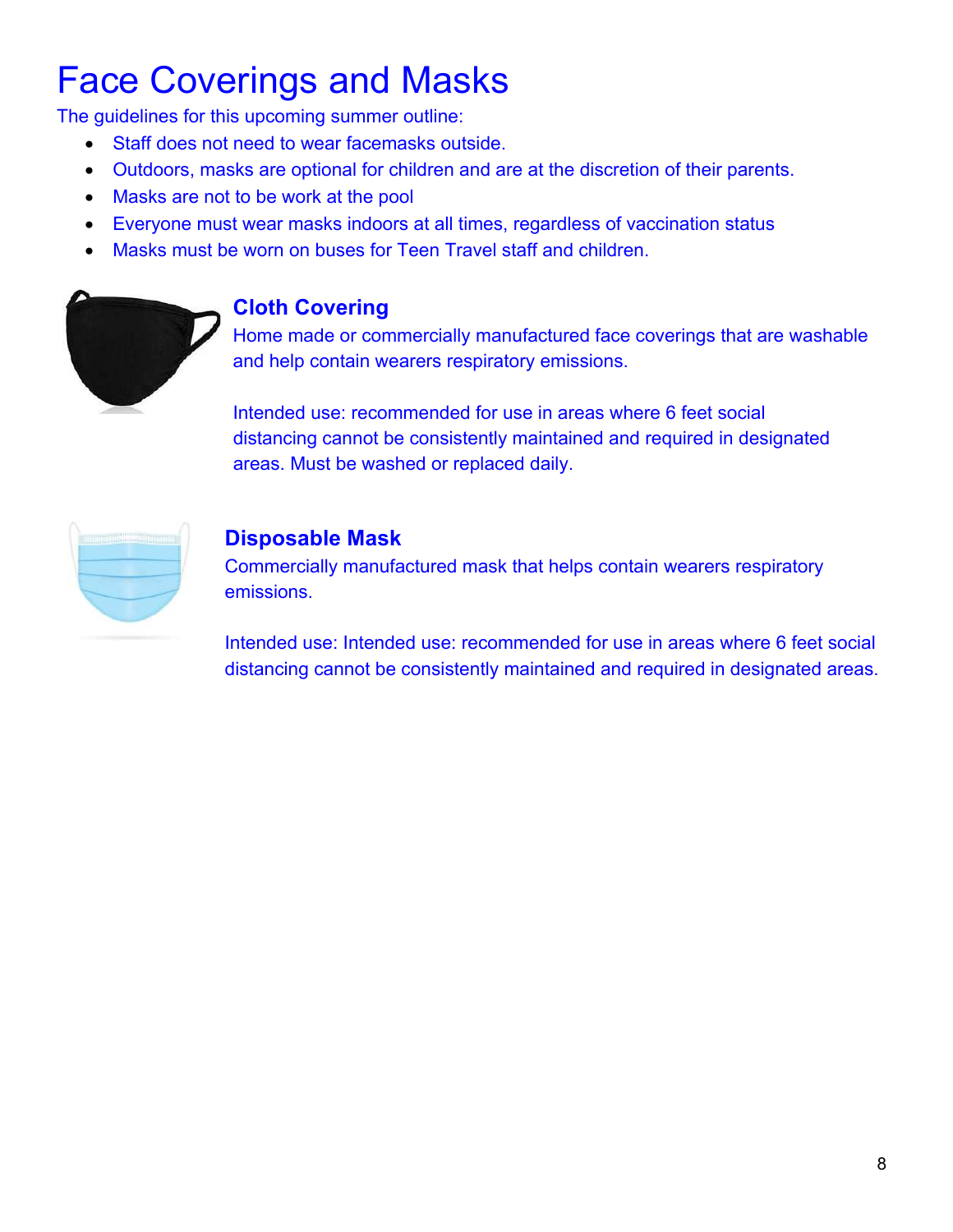## Camp Programs and Activities

At the heart of Oasis Day Camp is our variety of amazing activities, led by our talented staff. This is where the fun, engagement, friendships, learning, and camp memories begin. This is the most important part of the camp experience and our team has been working hard to re-imagine the process and make the experience better than ever.









Outdoor Activity Increased Cleaning Small Group Increased Sporting Areas **8. Disinfectant** Instruction Equipment/Program Supplies

### Activity Period Checklist

- ✓ All campers and staff members wash/sanitize hands when they arrive and depart each activity period
- ◆ Cleaning and disinfection will be completed on all equipment and supplies before being used by another group.
- ✓ Staff members will increase spacing and physical distancing with campers, when possible, indoors.

## Teen Travel Trips  $(7<sup>th</sup>$  grade and up)

- Masks must be worn on buses to and from destinations
- Oasis teen travel groups will socially distance from all other people and groups at any destinations
- Buses will be sanitized between arrival and re-boarding to and from destinations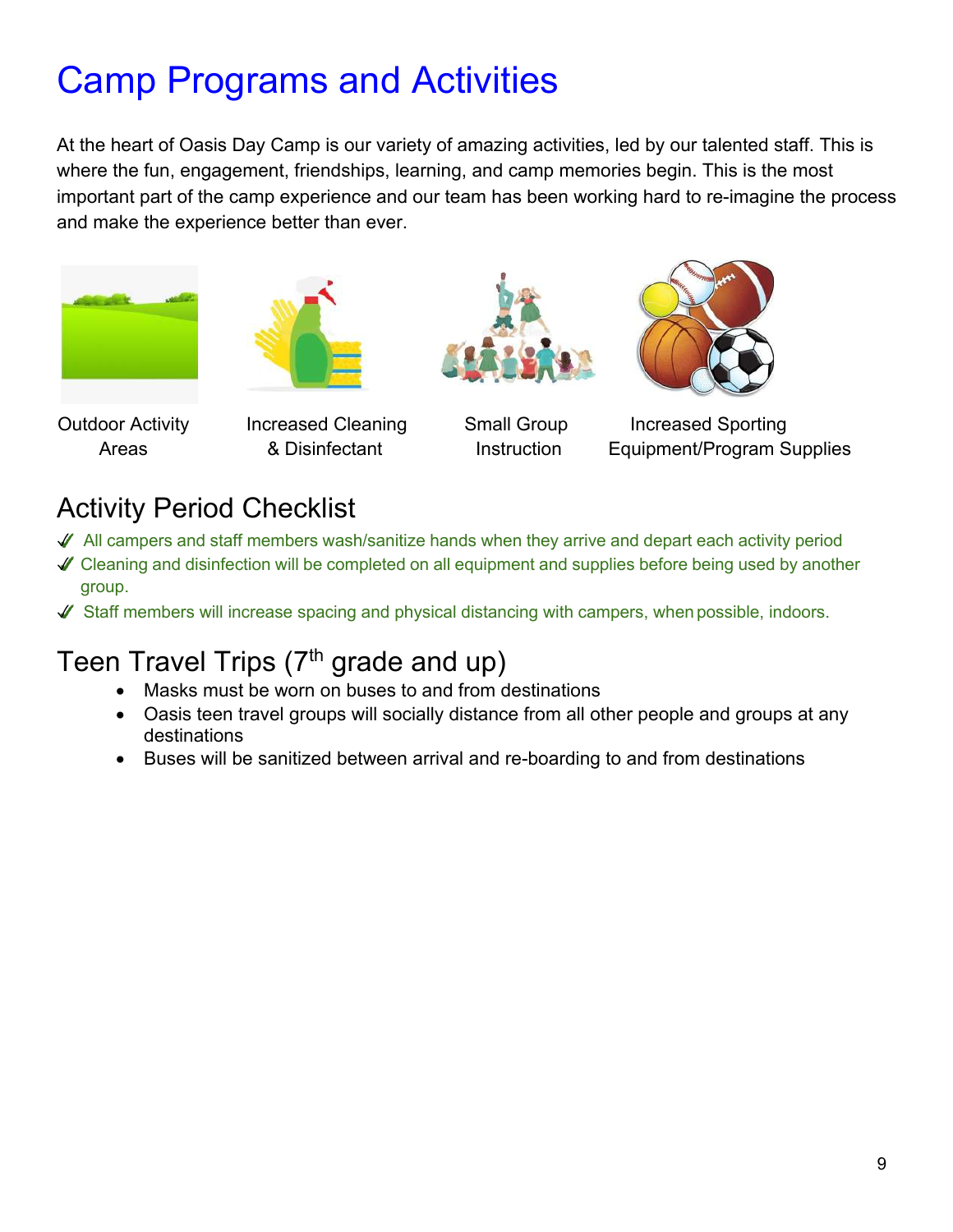## Cleaning Procedures

Our focus at Oasis will be on keeping our equipment and activities clean and safe with periodic sanitizing of bathrooms and equipment. Logs are kept.

## Swimming

### **Mandatory Guidelines from New York State**

- **● Ensure face coverings are not worn while in the water**
- **● Keep stable groups of campers separated**
- **● Encourage water activities, where staff can safely supervise older campers in the water without being in the water by themselves**
- **● Ensure appropriate social distancing is kept, to the extent possible**
- **● Enhance cleaning and disinfection protocols**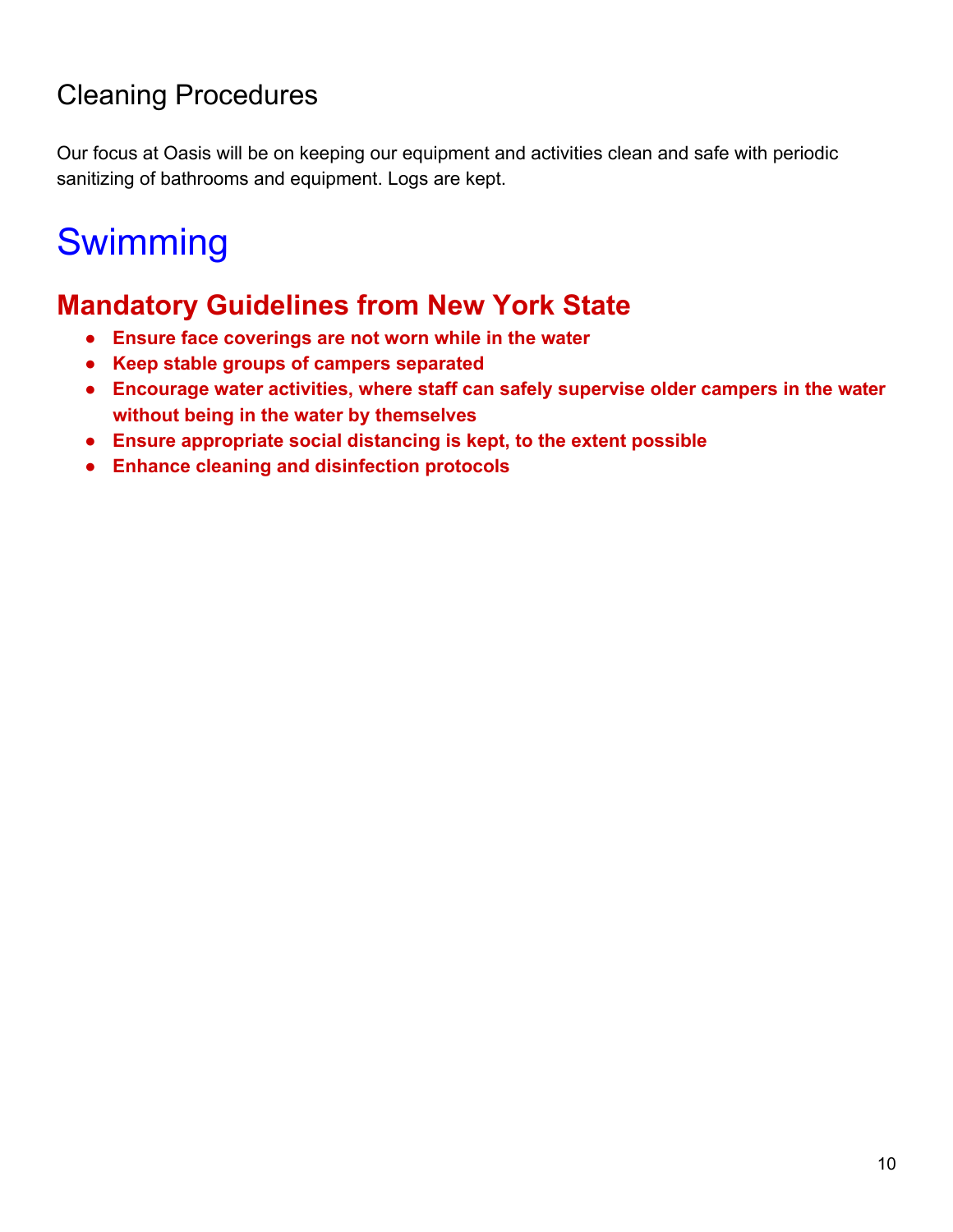## **Transportation**

## Parent Pick-Up and Drop-off

Any temperature of 100.4 or higher will be asked to return home, so this will be done while the driver/parent remains. Locations will be determined asap and communicated to families before camp, but our staff will be ready and waiting to guide your vehicle to the proper destination.

## Camp Visitors

Oasis Day Camp will be closed this summer to all visitors. Only essential visitors will be permitted with prior arranged clearance from Camp Director and/or Health Director. There will be no general visitation allowed of any kind for any reason.

We will have special performers or entertainers and we will require them to be vaccinated.



#### **Approved essential visitors will be required to:**

Have their temperature taken prior to entering camp. Anyone with a temperature of 100.4 Fahrenheit or higher will be prohibited from entering the campus



Wear a face covering and maintain a moderate social distance from all campers and staff members

## Daily Lunch and Snacks

Lunch will be served individually to each camper. Snacks will be served as well. Prior to eating the campers will wash and sanitize their hands and sit 6 feet apart while eating.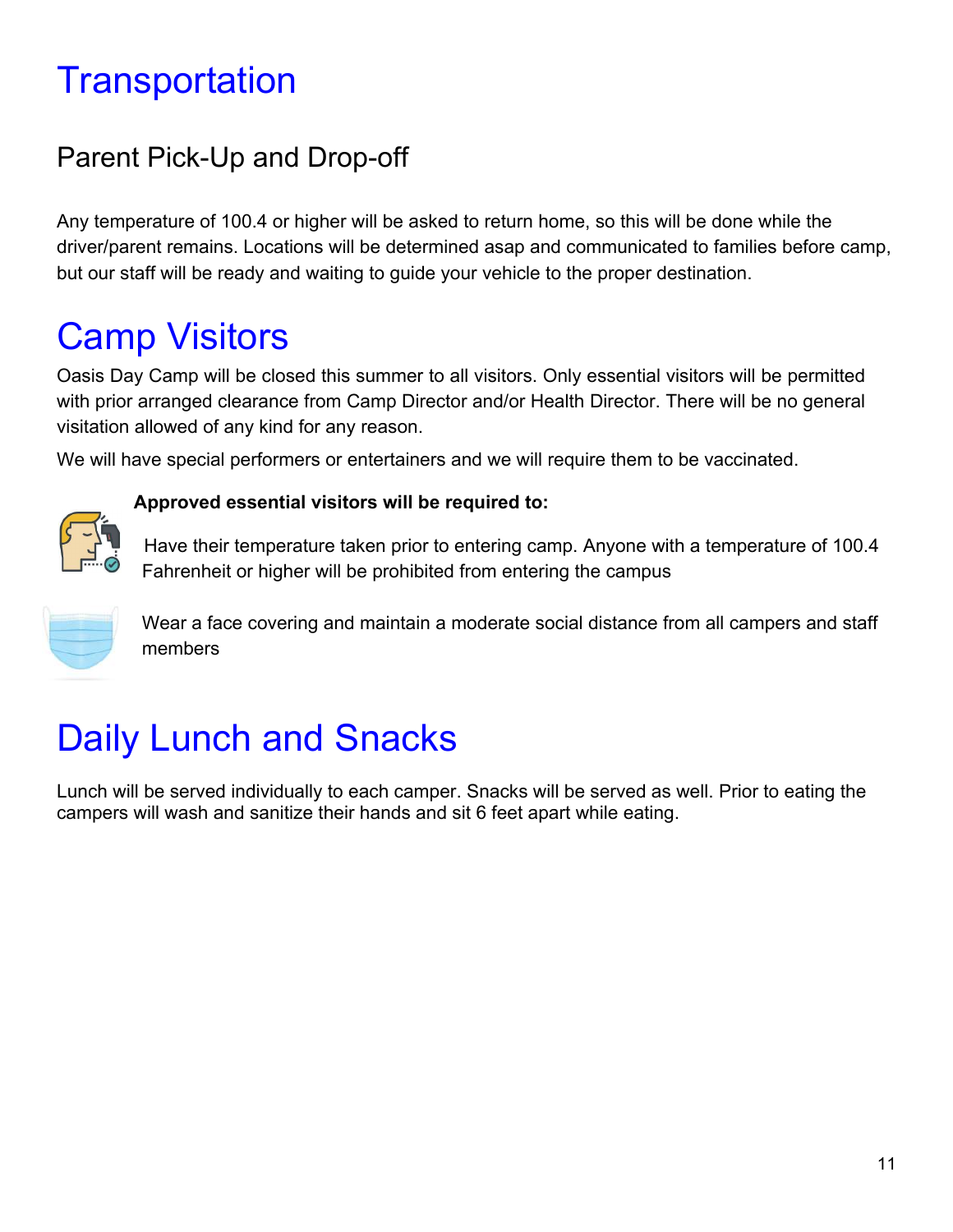## What To Bring To Camp

To reduce the number of personal belongings that go back and forth between camp and home we are suggesting that the following items be kept in your camper's backpack. In addition, we suggest labeling all items with your camper's name.

- Bathing Suit and Towel
- Sunscreen (spray preferred)
- Water Bottle
- Snacks if your child would like more or different than what we provide

DO NOT BRING ANY TOYS OR SUCH ITEMS TO MINIMIZE SPREAD OF VIRUS

## Symptom Management Plan

The guidelines and requirements for managing a member of our camp community with symptoms will be provided by the New York State Board of Health and the Westchester Department of Health. These will be updated as needed.

| <b>Camp Medical Team</b>                                                                                                                                                                                                                                                                                                                                                             | <b>Daily Screening</b>                                                                                                                                                                                                                                                                                                                 | Communication                                                                                                                                                                                                                                     | <b>Symptoms and Tracing</b>                                                                                                                      |
|--------------------------------------------------------------------------------------------------------------------------------------------------------------------------------------------------------------------------------------------------------------------------------------------------------------------------------------------------------------------------------------|----------------------------------------------------------------------------------------------------------------------------------------------------------------------------------------------------------------------------------------------------------------------------------------------------------------------------------------|---------------------------------------------------------------------------------------------------------------------------------------------------------------------------------------------------------------------------------------------------|--------------------------------------------------------------------------------------------------------------------------------------------------|
| Camp medical team<br>is comprised of<br>health professionals<br>Camp medical<br>procedures and<br>protocols reviewed<br>by the camp health<br>professionals<br>We've partnered with<br><b>Northwell GoHealth</b><br>clinic, and they will<br>be on call during the<br>camp season for any<br>issue that arises with<br>campers or staff that<br>needs advanced<br>medical attention. | All staff will be<br>trained in<br>recognizing signs<br>and symptoms of<br>communicable<br>disease<br>Testing protocols<br>developed in<br>partnership with<br>state and county<br>and health officials<br>Northwell<br>GoHealth clinic is<br>available for our<br>campers and staff<br>to administer<br>testing with no<br>wait time. | Follow all<br>reporting<br>guidelines to the<br>board of health<br>Alert families by<br>phone, followed<br>up by a letter<br>immediately of<br>any potential<br>exposure<br>Alert staff<br>members<br>immediately of<br>any potential<br>exposure | All camper and staff<br>interaction will be<br>traced<br>Collaboration and<br>partnership with the<br>board of health<br>quarantine<br>protocols |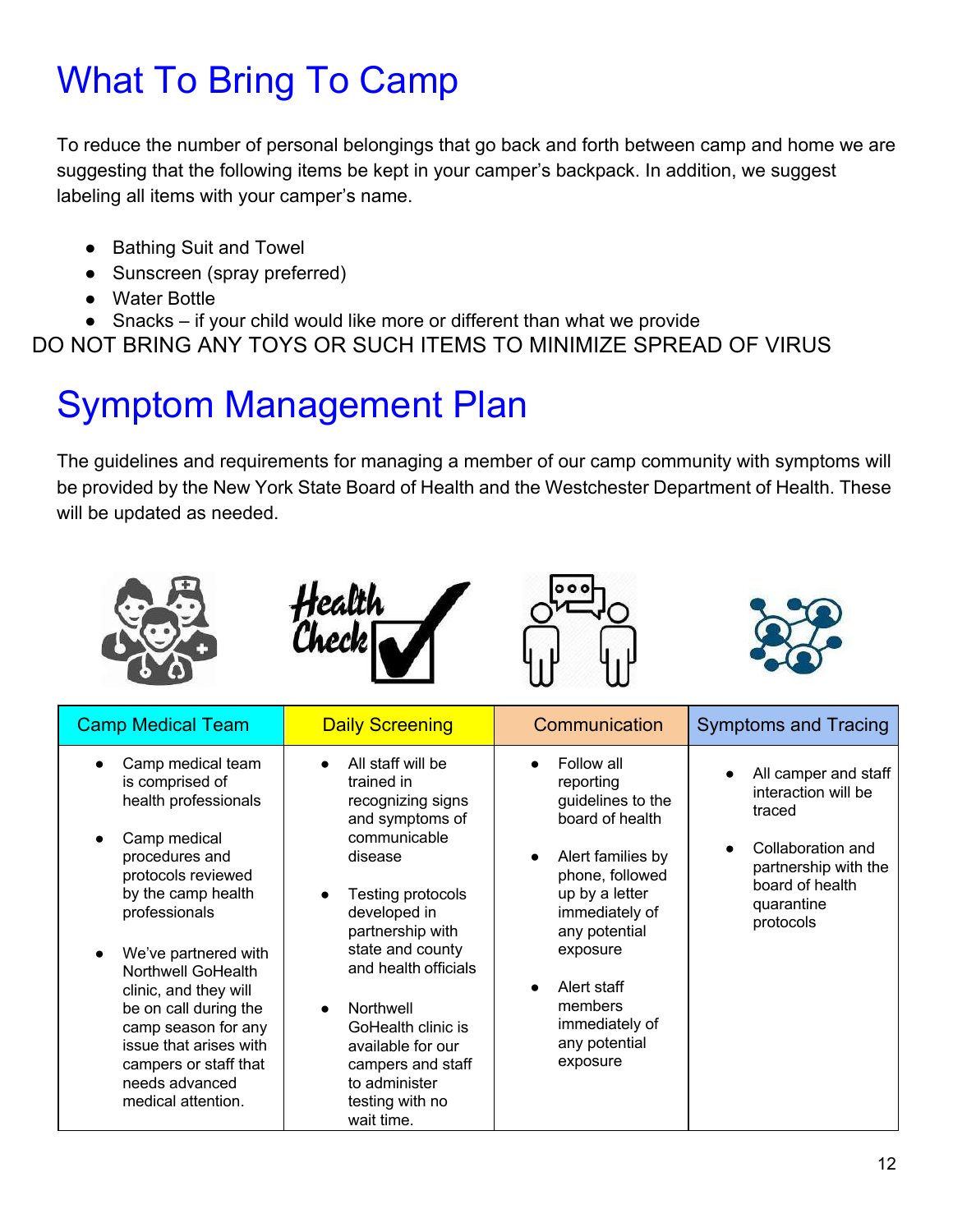### Symptoms



### Medical Staff and Health Office

Any camper or staff member that needs to see the health professional this summer will be triaged first outside the medical office. We will contact the parents and arrange for a Telehealth visit with the local Northwell GoHealth clinic. Based on camper's or staff's needs they will be directed to the health office or a designated quarantine area. At the designated area a temperature check and assessment of symptoms will be performed by our health professional.

#### **Health Professional's Office**

All minor injuries such as bumps, bruises, cuts and scrapes that may occur during the camp day will be treated at the health professional office. Any campers that require daily medication should report to the health professional office.

#### **Quarantine Designated Area**

Person's with possible Covid-19 symptoms requiring medical attention to be further assessed by a medical professional.

Quarantine Procedures

- Camper and staff members will be evaluated by a health professional
- Health staff will have PPE in good supply for discretionary use
- Health staff will immediately call caregivers to share that a camper has visited the quarantine designated area and discussed the next steps as necessary.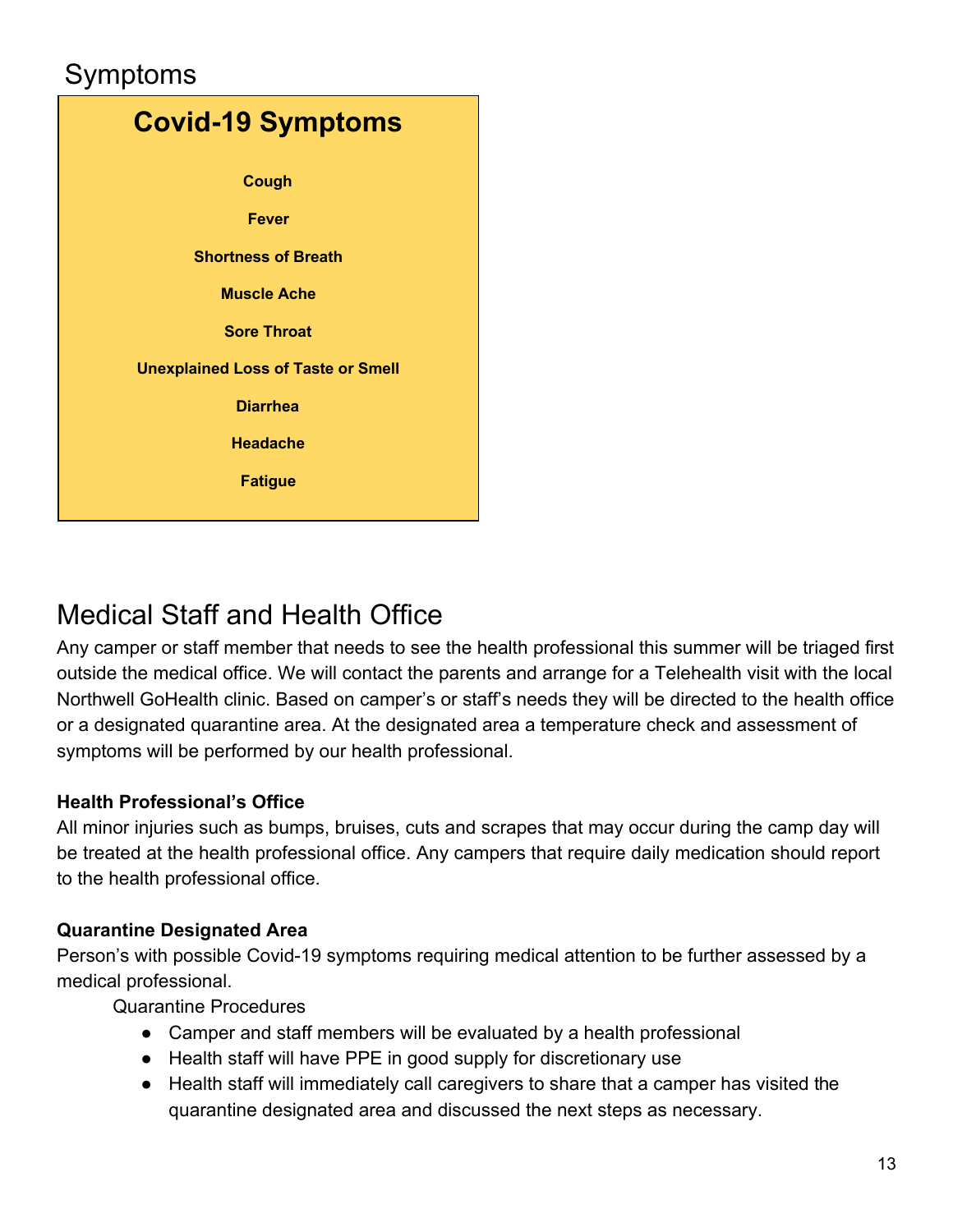## Symptom and Testing Management Plan

#### **What happens when a camper or staff member develops Covid-19 like symptoms while at camp?**

- Persons with possible Covid-19 symptoms will be directed to the quarantine designated area where they will be further assessed and monitored by a health professional while awaiting transport home. Staff that self-transport who are physically able to drive may be escorted to their car with proper PPE worn by both ill staff members and escort.
- Persons who have been sent home do to possible Covid-19 infection may return to camp when they complete the Westchester Department of Health mandated quarantine period and symptoms have been resolved.

#### **What happens when there is a positive Covid-19 diagnosis?**

If a camper or staff member reports they are Covid-19 positive Oasis Day Camp will maintain the confidentiality of the individual at all times while mitigating the situation. The case will be reported to the proper health authorities and all families and staff of the individual's cohorts and bus (if applicable) will be notified immediately. All facilities that the individual came in contact with will be deep cleaned and disinfected per CDC guidelines. We expect that all non-vaccinated campers and staff members who came in close contact with the infected individual will be required to quarantine for as long as mandated by the Westchester Department of Health. Vaccinated staff and campers will be given appropriate directions as mandated by the Westchester Department of Health.

Persons who test positive for Covid-19 may return to camp when:

The answer to ALL of the following questions is YES:

- Has it been at least 10 days since you tested positive?
- Fever free for 3 days (72 hours) without any medicine for fever reduction?
- Has it been 3 days (72 hours) since your symptoms have improved?
- Or Negative PCR test

#### **What is the definition of a "Close Contact"?**

The CDC defines close contact as interactions within 6 feet for more than 15 minutes. Contact tracing will be carried out by trained staff in conjunction with the local health department.

#### **What is the definition of "Proximate Exposure"?**

A proximate exposure is defined as interactions greater than 6 feet from an infected individual within a shared space.